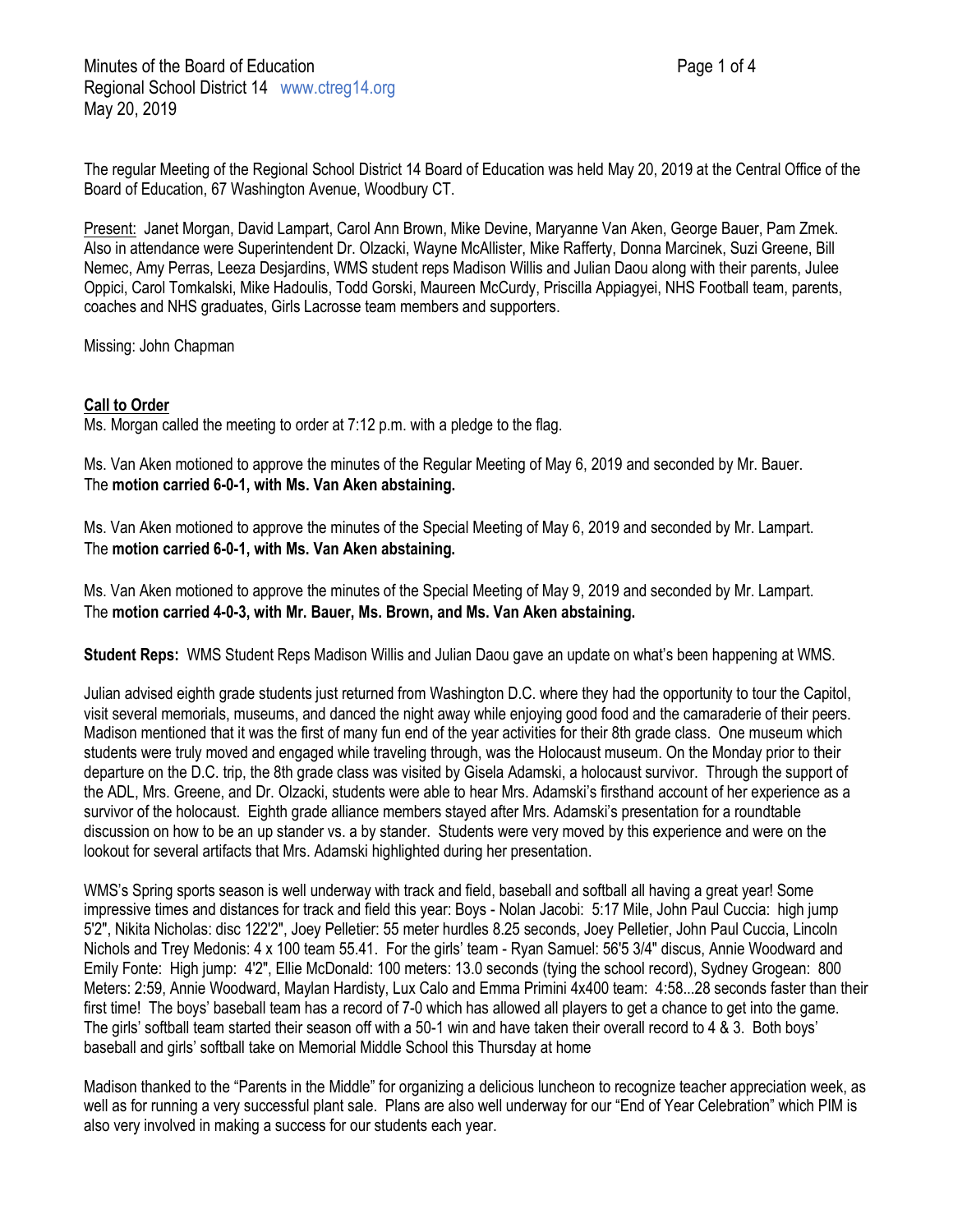Julian advised that Alliance members have been working hard all year and most recently have offered collaborative opportunities for WMS families to come together to challenge one another through various minute to win it activities. For one of their recent activities, "sticky situation", they had to bounce a ping pong ball on a piece of bread with fluff on it and they enjoyed it immensely.

Madison also stated that several Alliance and Warrior Council members attended a Youth Conference at Holiday Hill with several other student leaders from various middle schools throughout Connecticut. It was an exciting trip for the student leaders and they had an opportunity to attend two different workshops on various topics. One of the workshops which Madison attended was called the Rope Trick, which was a fast moving drama regarding a family and their progression through addiction.

Madison thanked Mrs. Paolino who will be teaming up with Warrior Council members to set up the flag display to honor all of the men and women who died while serving in the United States military.

Finally, they recognized all of the end of year events are run through our Unified Arts program. Students who participated in the Capstone experience will be presenting at Expo Fest 2019 at the Oakdale Theatre on June 1st. In addition, the WMS band, orchestra and chorus students will perform at their Spring Concert. All events are sure to be a lot of fun and will highlight the talent and hard work of their fellow peers.

# **Superintendent's Report**

WMS Alliance Member Presentation – to be tabled until the next BOE meeting on June 3, 2019.

R14's finest – Principal Nemec was pleased to award certificates to the following individuals: Julee Oppici, Adam Brutting, Ericka Bonetti, Carol Tomkalski, Josh Kornblut, Mike Hadoulis, Jami Archambeault, Liberty Fitzpatrick, Todd Gorski, Jeremy Heyel, Maureen McCurdy, Priscilla Appiagyei. These individuals were recognized for their contribution in making the Washington D.C. trip a huge success. They worked tirelessly in preparing for the trip and were chaperones as well. Not all recipients were able to attend tonight, but will receive their certificates from Mr. Nemec. Ms. Morgan thanked them on behalf of the BOE as well.

Recognition SRO Chris O'Toole – To be tabled as Officer O'Toole was not present.

Flanders Visit Update – Dr. Rafferty gave an update regarding the rollout of the first elementary science field experience in partnership with Flanders Nature Center. He informed the board that all second graders participated in an assured field experience related to the new science curriculum. He indicated that the field experience will continue each year thereby giving students the opportunity to review and analyze the data collected by Region 14 students year after year.

Graduation Requirements – Tabled to the next BOE meeting.

## **Board Committee Report(s)**

Finance/Facilities - Mr. Bauer advised that the committee met tonight with Mr. Bernabe again to discuss financing of the high school renovation project. The committee spoke about long term and short term financing and getting the best value for the Region's money. They also discussed audit services and bringing a motion to the BOE concerning the Vo Ag Grant.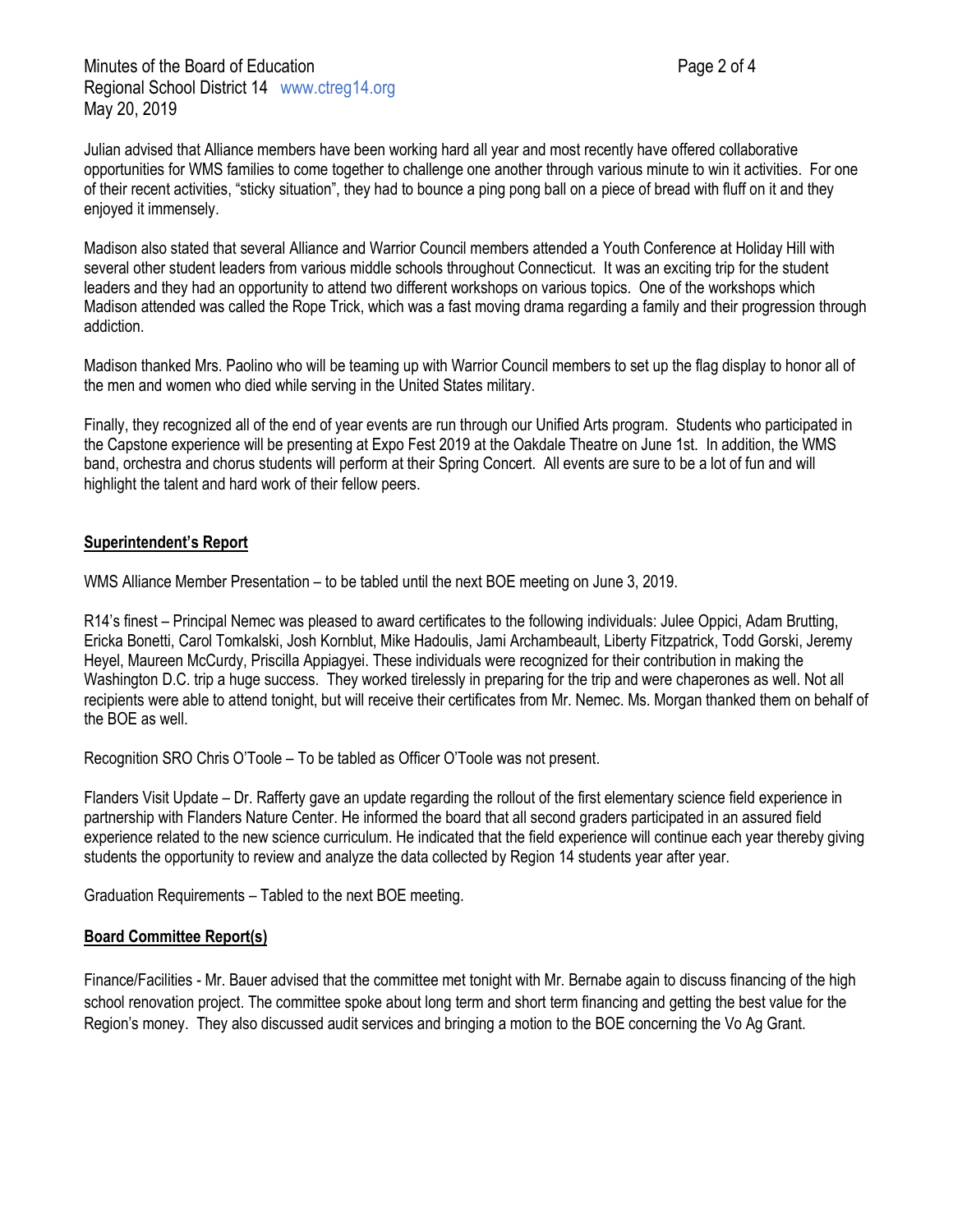## **Board Chair's Comments**

Woodbury resident Heidi Hillman sent a letter to the BOE advising that she would like to donate her daughter's gymnastics equipment which is in very good condition. The BOE will get in touch with Mrs. Roden to accept the donation. Ms. Morgan requested a motion to accept the donation of the gymnastics equipment.

Ms. Van Aken *moved* that the Region 14 Board of Education accept the donation of the gymnastics equipment. Seconded by Mr. Bauer. **The motion carried 7-0-0.**

# **Privilege of the Floor**

An overwhelming number of NHS Football students, parents, grads and other supporters spoke to advocate for the NHS Football program. They expressed their pride in their team and also their disappointment in the possibility that the Region may not continue the program going forward. Ms. Morgan advised everyone present that the Board would put together a committee to hear everyone's concerns and to come up with some common ground solutions.

A request was also made for a CIAC sanctioned Boys Lacrosse program. Several parents spoke about Lacrosse and Football. A proposal was given to the BOE and Chairwoman Morgan advised that a committee would be formed.

Also advocating for the possibility of creating a school sponsored Girls Lacrosse team were some NHS students and their parents. Ms. Morgan advised that she'd like to set up a similar committee to look at Lacrosse as a potential school sponsored sport as well.

Ms. Morgan advised all who were present that they will be able to view all of the comments from this evening's meeting on the website in the coming days.

## **Old Business**

Ms. Van Aken *moved* that the Region 14 BOE approve the Art curriculum as presented and seconded by Mr. Bauer. **Motion carried unanimously 7-0-0.**

Ms. Bauer *moved* that the Region 14 BOE approve and adopt the following Bedford, Freeman and Worth textbook for Nonnewaug High School AP Government textbook: *American Government, Stories of a Nation*, AP Edition First Edition as presented and seconded by Ms. Van Aken. Ms. Brown had concerns with the textbook and Ms. Zmek advised that she'd like more information and time to look the book over more in depth. Ms. Morgan advised the BOE that they could withdraw the motion and table it until the next meeting. Mr. Bauer withdrew the motion which was on the table.

Dr. Rafferty advised that he could set up a time to meet with a teacher who went to the training, so that members could ask questions. Ms. Morgan welcomed the idea.

## **New Business**

Mr. Bauer *moved* that the Region 14 BOE approve Katelyn Meyers of NHS to attend the 2019 National History Day International Competition in College Park, MD from June 6 through June 9, 2019 for 1 student and 2 background checked chaperones via personal vehicles and funded by the student. Seconded by Ms. Van Aken. **Motion carried 7-0-0.**

Ms. Morgan asked to add a new motion to the table.